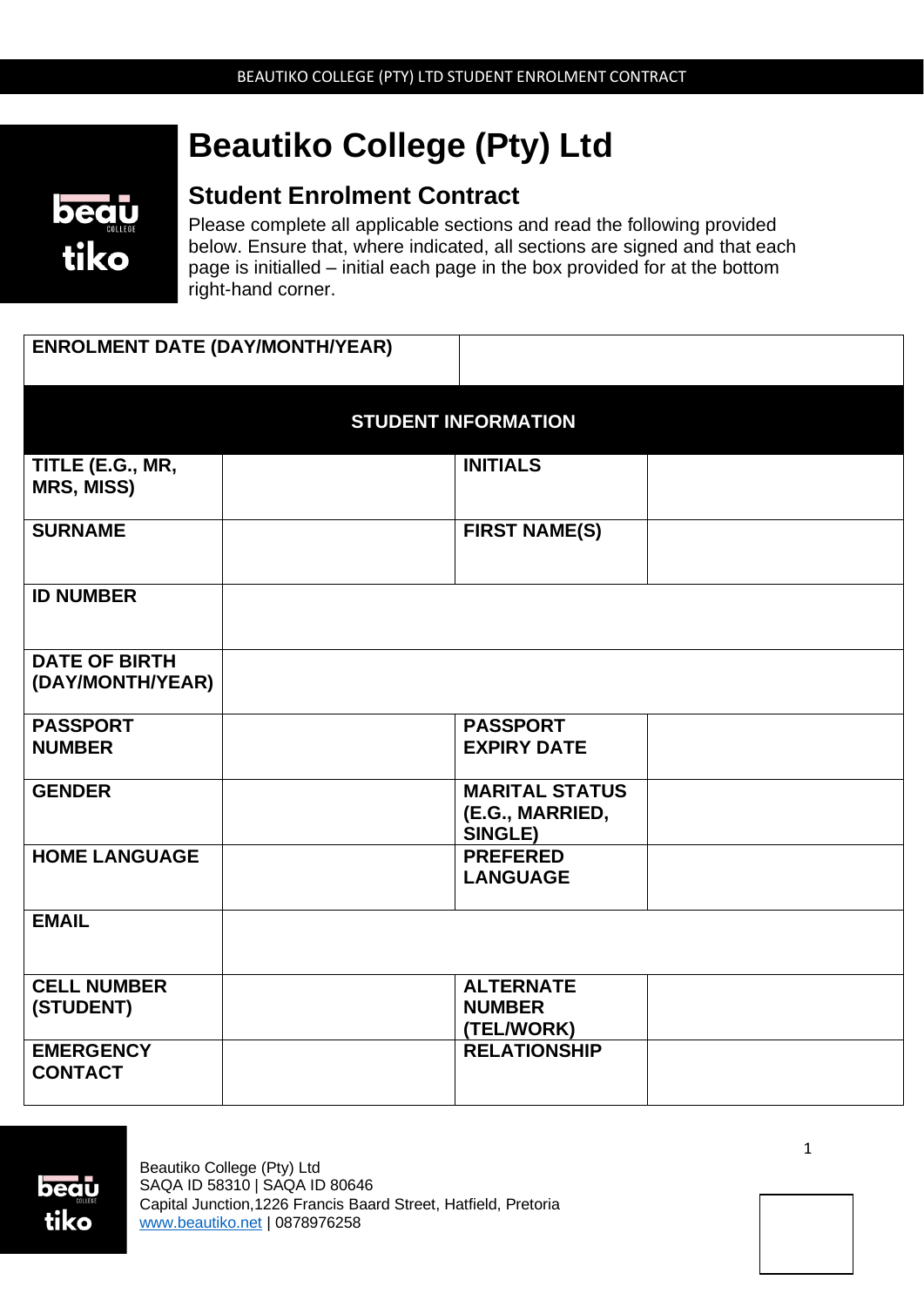| <b>HOME ADDRESS</b>                      |                                                                                                                                                                 |  |
|------------------------------------------|-----------------------------------------------------------------------------------------------------------------------------------------------------------------|--|
| <b>POSTAL ADDRESS</b>                    |                                                                                                                                                                 |  |
| <b>POSTAL CODE</b>                       | <b>ADDRESS TO</b><br><b>WHICH ACCOUNT</b><br><b>SHOULD BE SENT</b><br>(HOME/POSTAL)                                                                             |  |
|                                          | <b>NON- SOUTH AFRICAN STUDENTS (ONLY)</b>                                                                                                                       |  |
| <b>PERMIT TYPE</b>                       | <b>CITIZENSHIP</b>                                                                                                                                              |  |
| <b>PERMIT NUMBER</b>                     | <b>PERMIT EXPIRY</b><br><b>DATE</b>                                                                                                                             |  |
|                                          | <b>INFORMATION OF PERSON RESPONSIBLE FOR ACCOUNT</b><br>(ONLY APPLICABLE IF PERSON RESPONSIBLE FOR PAYMENT IS DEFFERENT FROM THE<br><b>STUDENT HIM/HERSELF)</b> |  |
| TITLE (E.G., MR,<br><b>MRS, MISS)</b>    | <b>INITIALS</b>                                                                                                                                                 |  |
| <b>SURNAME</b>                           | <b>FIRST NAME(S)</b>                                                                                                                                            |  |
| <b>ID NUMBER</b>                         |                                                                                                                                                                 |  |
| <b>PASSPORT</b><br><b>NUMBER</b>         | <b>PASSPORT</b><br><b>EXPIRY DATE</b>                                                                                                                           |  |
| <b>RELATIONSHIP TO</b><br><b>STUDENT</b> |                                                                                                                                                                 |  |
| <b>EMAIL</b>                             |                                                                                                                                                                 |  |
| <b>CELL NUMBER</b>                       | <b>ALTERNATE</b><br><b>NUMBER</b><br>(TEL/WORK)                                                                                                                 |  |

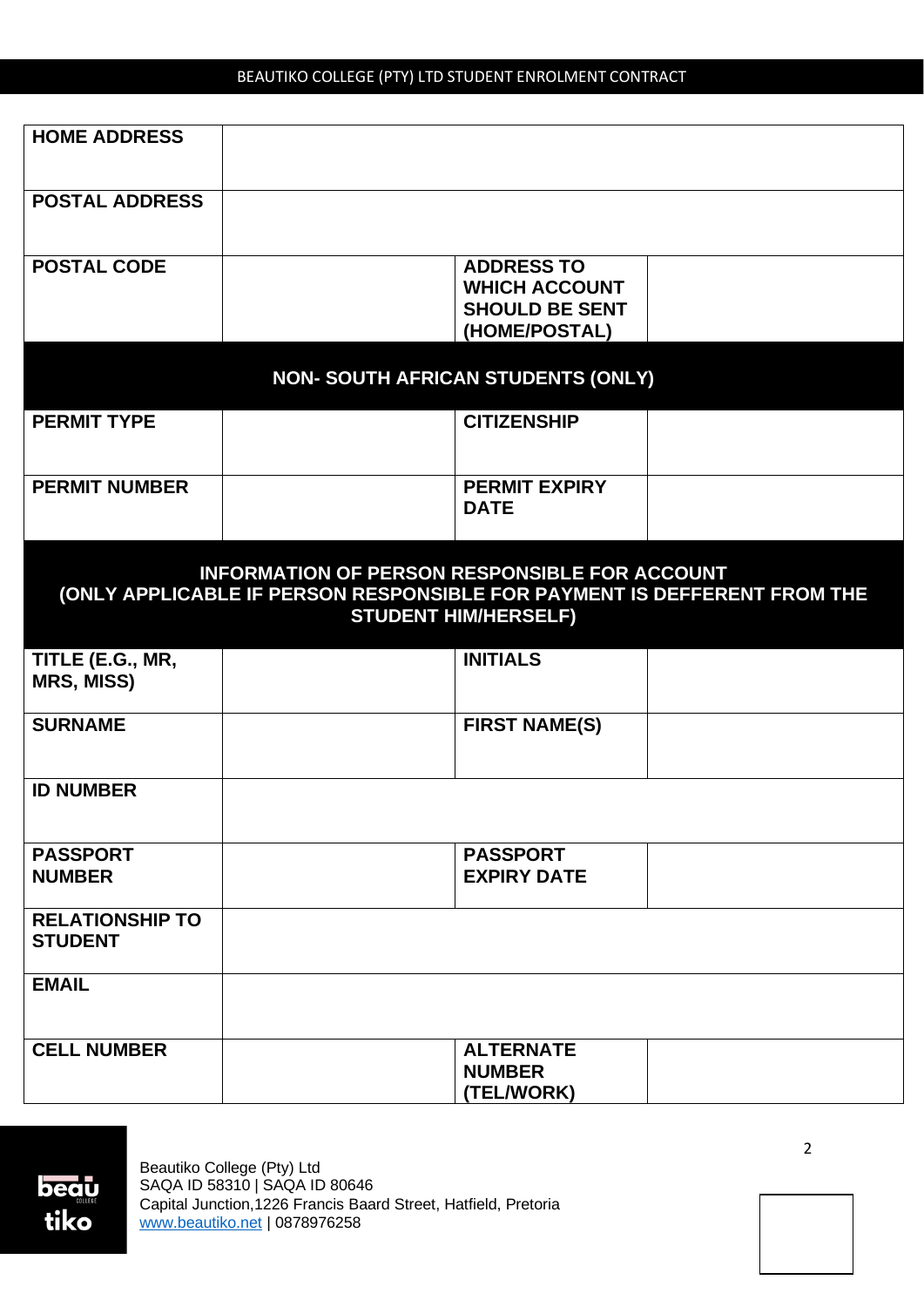# **COURSE SELECTION AND THE COST THEREOF:**

Enrolment for the following course(s):

| <b>COURSE</b> | FEE (ZAR)          |
|---------------|--------------------|
|               |                    |
|               |                    |
|               |                    |
|               |                    |
|               |                    |
|               |                    |
|               |                    |
|               |                    |
|               |                    |
|               |                    |
|               |                    |
|               |                    |
|               |                    |
|               |                    |
|               |                    |
|               |                    |
|               |                    |
|               |                    |
|               |                    |
|               |                    |
|               |                    |
|               |                    |
| <b>TOTAL</b>  | $\mathsf{R}% _{T}$ |



Beautiko College (Pty) Ltd SAQA ID 58310 | SAQA ID 80646 Capital Junction,1226 Francis Baard Street, Hatfield, Pretoria [www.beautiko.net](http://www.beautiko.net/) | 0878976258

3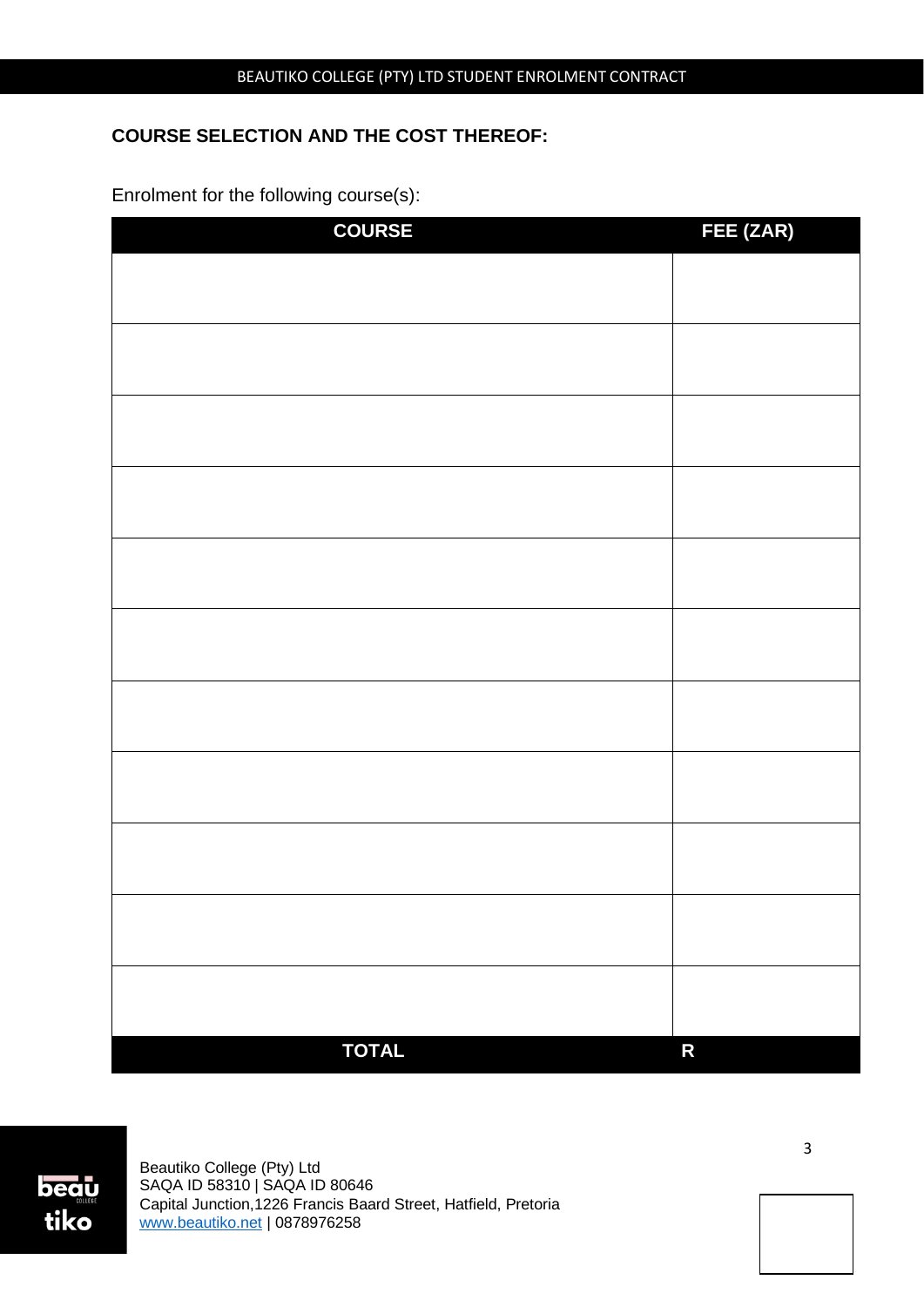# **ACCOUNT:**

Non-Refundable Deposit: R \_\_\_\_\_\_\_\_\_\_

Total for course(s): R

# **PAYMENT TERMS:**

Monthly Instalments: R \_\_\_\_\_\_\_\_\_\_\_\_ over the period of \_\_\_\_\_\_\_months.

Course Duration: \_\_\_\_\_\_\_\_\_\_\_\_

Starting date of course(s) (day/month/year): \_\_\_\_\_/\_\_\_\_\_/20 \_\_\_\_

# **PAYMENT**:

The total costs of course(s) registered/enrolled for will be payable as follows: (Please tick and initial next to appropriate choice of payment)

| <b>FULL AMOUNT ON COMMENCEMENT OF COURSE</b>  |  |
|-----------------------------------------------|--|
| <b>MONTHLY INSTALMENTS OVER DURATION</b>      |  |
| <b>TERMLY INSTALMENTS OVER STUDY DURATION</b> |  |
| <b>EFT/BANK TRANSFER</b>                      |  |
| <b>CASH</b>                                   |  |

**NOTE:** No course registration will be finalised and/or no course(s) will commence without payment structures in place or with an admission criterion outstanding.

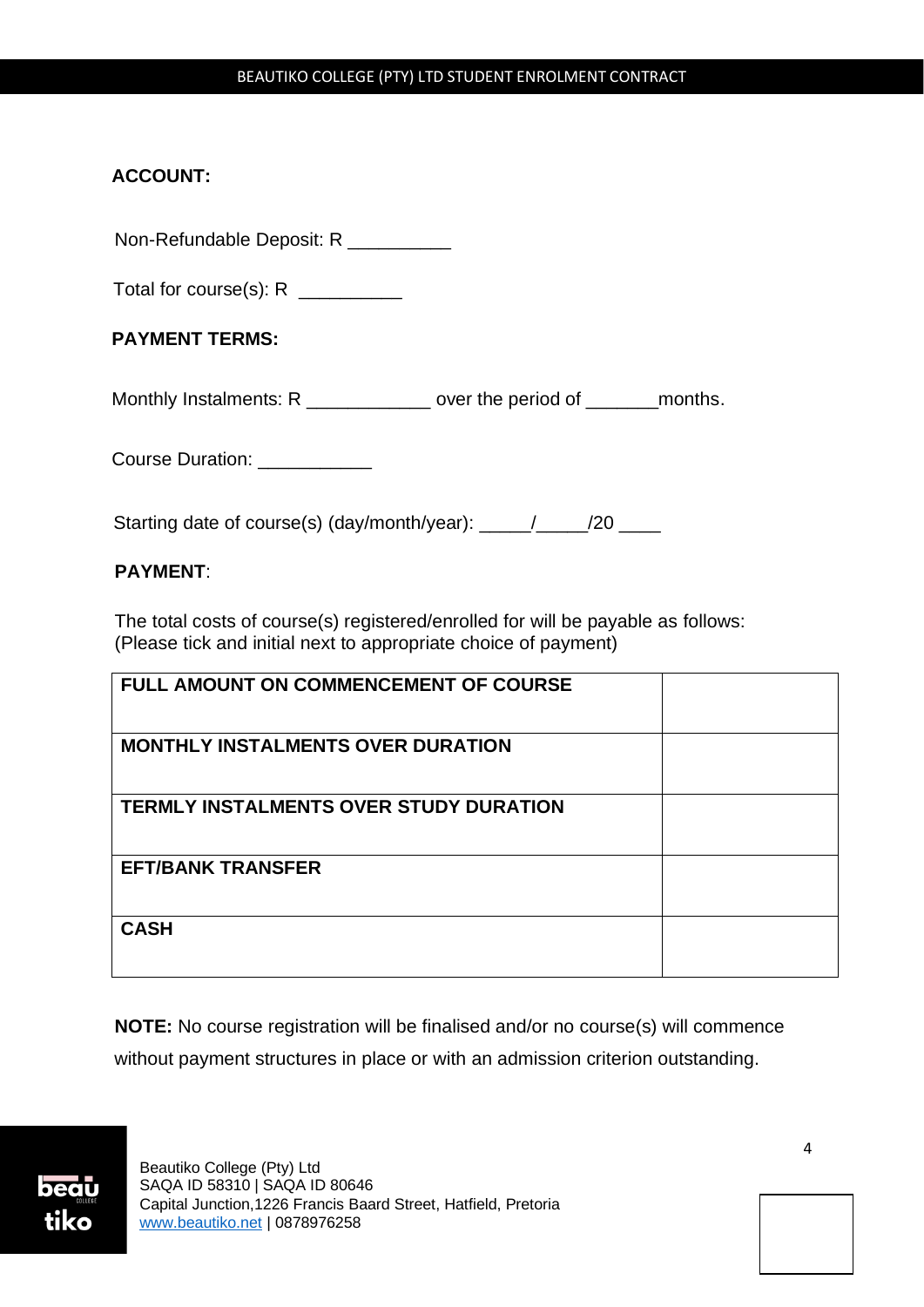- 1. In the event of the student withdrawing from the above-mentioned course(s), for example *Certificate* or other as stipulated, or fail to continue therewith for whatever reason the student/parent or quardian/surety will still be responsible for the balance of the outstanding total course fees and *no monies* will be refunded.
- 2. The learner and parent or guardian/surety must write a formal letter stating reasons for not wanting to proceed and complete the training.
- 3. In the event of the student withdrawing from the above-mentioned course(s) (full or part time) *no* amount paid for kits/school allocation, either outstanding or paid in full, will be refunded.
- 4. In the event that the student, parent or guardian/ surety fails to pay the account, or the learner fails to complete the studies in the stipulated time, *no monies* will be refunded, and the outstanding amount will be due at the current interest rate. This will result in the de-registration of the learner and the learner will have to re-register for the same course(s) or another.
- 5. Additionally, if a Learner does *not* complete his/her studies in the time allocated for the course/unit or programme, the learner will have to re-register and enrol for the training again the following year or in a reasonable time and pay for the course(s) again in full.

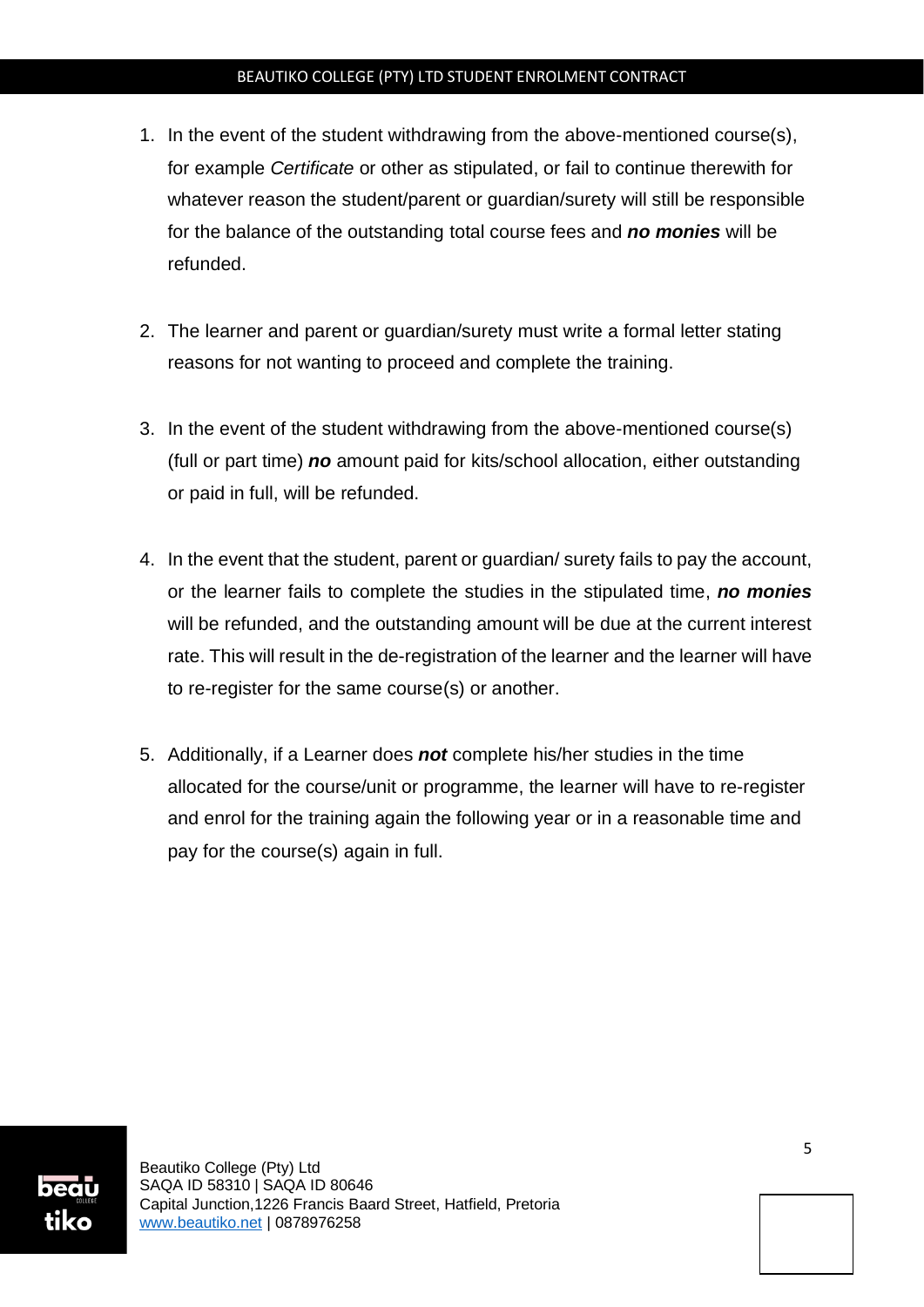#### **AGREEMENT:**

The following declarations by the student or parent or guardian/surety together with the declaration of **Beautiko College (Pty)Ltd (herein after "Beautiko")** constitutes an agreement between the student or parent or guardian/surety and Beautiko.

# **A. DECLARATION BY STUDENT:**

| I, (Full names & surname of |  |
|-----------------------------|--|
| student) _                  |  |
| declare:                    |  |

- 1. That I have read, understood this agreement and the terms of payment, exit and kit allocations, and that I've made an informed decision to join the Beautiko.
- 2. That I have acquainted myself with the contents of the above registration/enrolment form enclosed with this agreement;
- 3. That the particulars furnished by me above in the registration/enrolment form are true and correct with specific reference to the contents in regard to course(s) selection, cost thereof and payment terms;
- 4. That I fully understand that Beautiko is entitled to cancel my registration/enrolment immediately should it become apparent that any of the particulars furnished above in the registration/enrolment form is/are untrue or incorrect;
- 5. That I acquainted myself and, in the future, will keep myself acquainted with the contents of the rules and regulations laid down by and on behalf of Beautiko in the Code of Conduct.

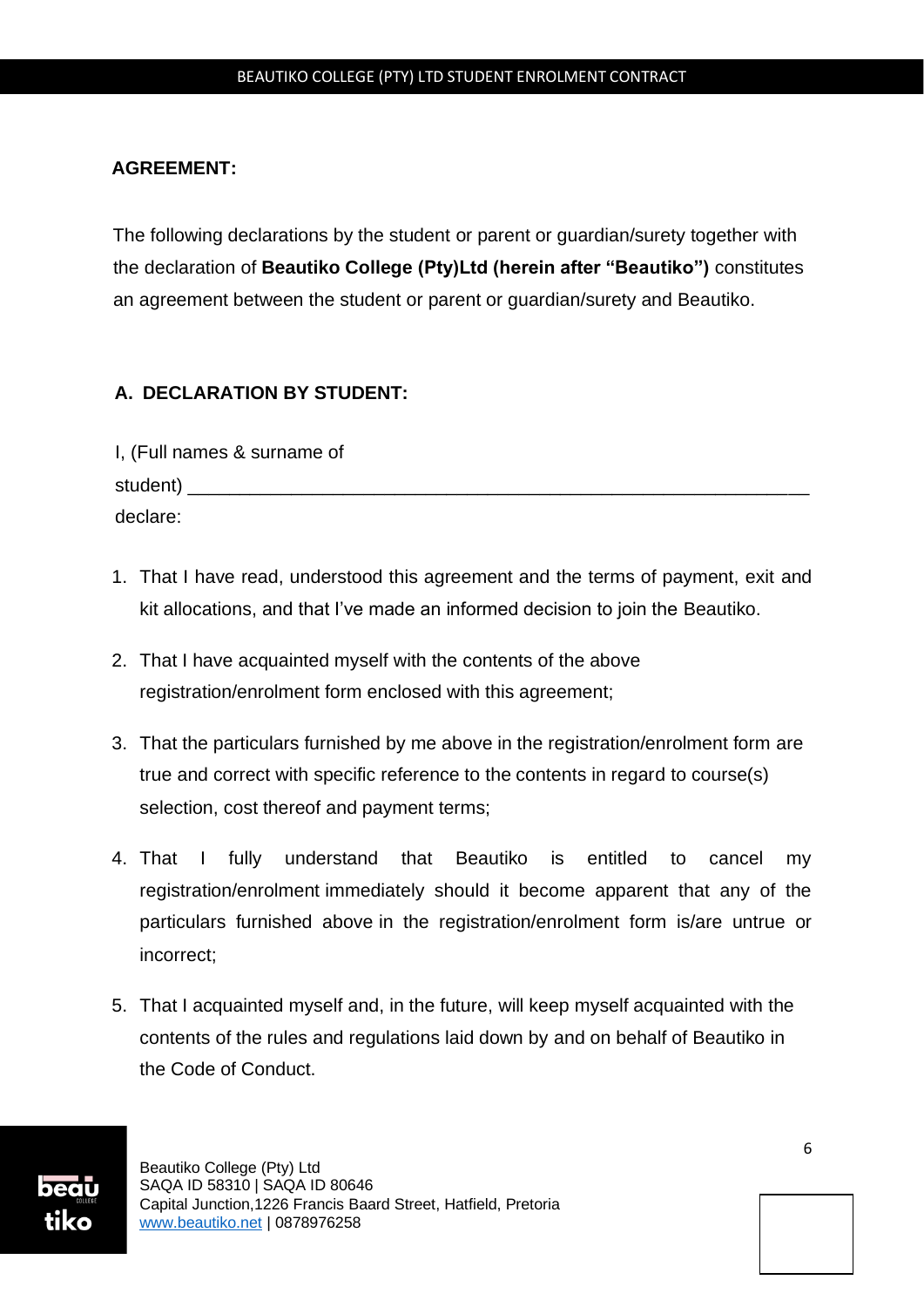- 6. That I undertake to throughout all the period for which I register as student to abide by the rules and regulations of Beautiko, including any amendments thereto and any substitutions thereof, as stated in the Code of Conduct;
- 7. That I, the student, or my parent/guardian undertake not to bring any claim of whatsoever kind against Beautiko or the Director or any employee of Beautiko in any way whatever to hold Beautiko liable for any damage or loss whatever which I may incur or suffer personally or in property of mine and which directly or indirectly arises from my participation during my period of study at Beautiko in any activity of whatever kind;
	- 7.1having to do with my studies and enrolment as the learner in which or my parent/ guardian has made an informed decision; or

7.2training; or

7.3recreations of whatever kind,

- 8. however, such damage or loss may come about, and that I will participate in any such activity on my own responsibility and will accept of my own free will and the risk attaching thereto;
- 9. That I authorise Beautiko in the event of my requiring urgent medical treatment to get appropriate medical assistance and that I accept responsibility for the payment of the costs thus incurred;
- 10.To pay Beautiko the deposit and the termly/monthly payments and the kit fee (if stated), referred to in the above terms in this agreement or in advance, provided that the deposit and first term/monthly payment be paid upon conclusion of this agreement or as set under the heading "Payment" above;
- 11.**That should I fail to pay any amounts in terms of or arising from this agreement on the due date then such overdue amount shall bear interest at the current rate per annum from the due date**;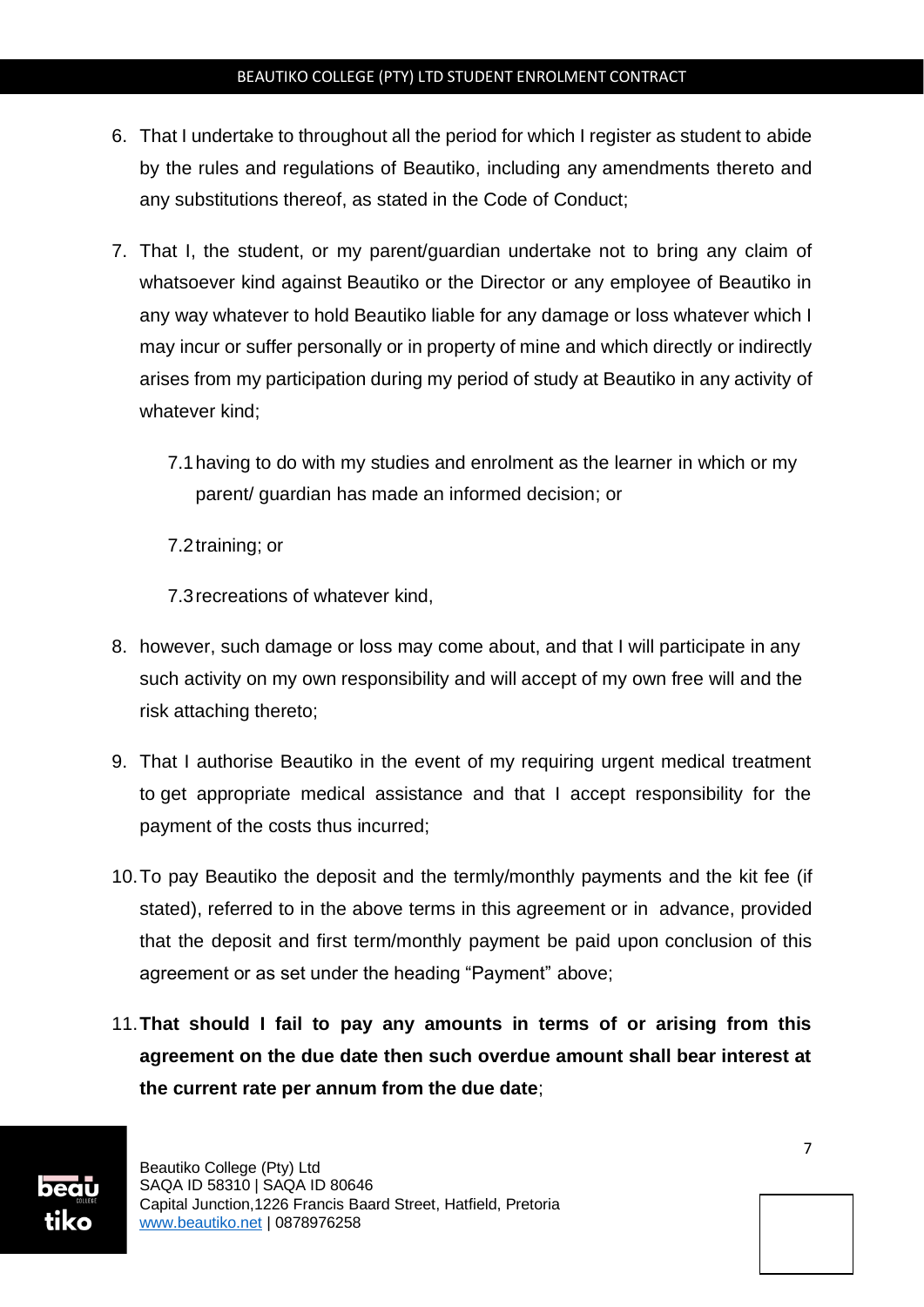- 12.That in the event of any of the said deposits/payments not been paid on or by the due date Beautiko shall have the right, at its own discretion, forthwith to institute legal proceedings for any amount outstanding against the student/parent or guardian/surety for the recovery of the full amount payable in addition to the applicable interest by the student/parent or guardian/surety in terms of this enrolment agreement.
- 13.That in the event that the course(s) enrolled for is not completed or the fees not paid in the period stipulated in the agreement, *that is the duration and completion time of the course(s) or programme*, the learner will be de-registered and the balance outstanding will have to be paid in full in addition to the applicable interest, and the learner will have to re-register for the training.
- 14.The programme or course(s) enrolled for must be completed and paid off in the stipulated time as per agreement according to payment terms, as above.
- 15.To be responsible for the payment of all legal costs as between attorney and his/her own client including tracing fees, advocates fees, collection commission and any expenses of whatever nature incurred by Beautiko in enforcing any action or application pursuant to this enrolment agreement.
	- 15.1. Any fees payable by me, the student, will be used first to settle the aforementioned costs, thereafter interest and only then capital.
	- 15.2. A wage attachment order may also be immediately issued against the student /parent or guardian/surety's employer in order to attach the student/parent or guardian/surety's salary or wages in order to collect the outstanding amount as a whole or in instalments.
- **16.That should I or my parent or guardian fail to pay any amount under this agreement on/by the due date, all amounts payable under this agreement shall become due and payable;**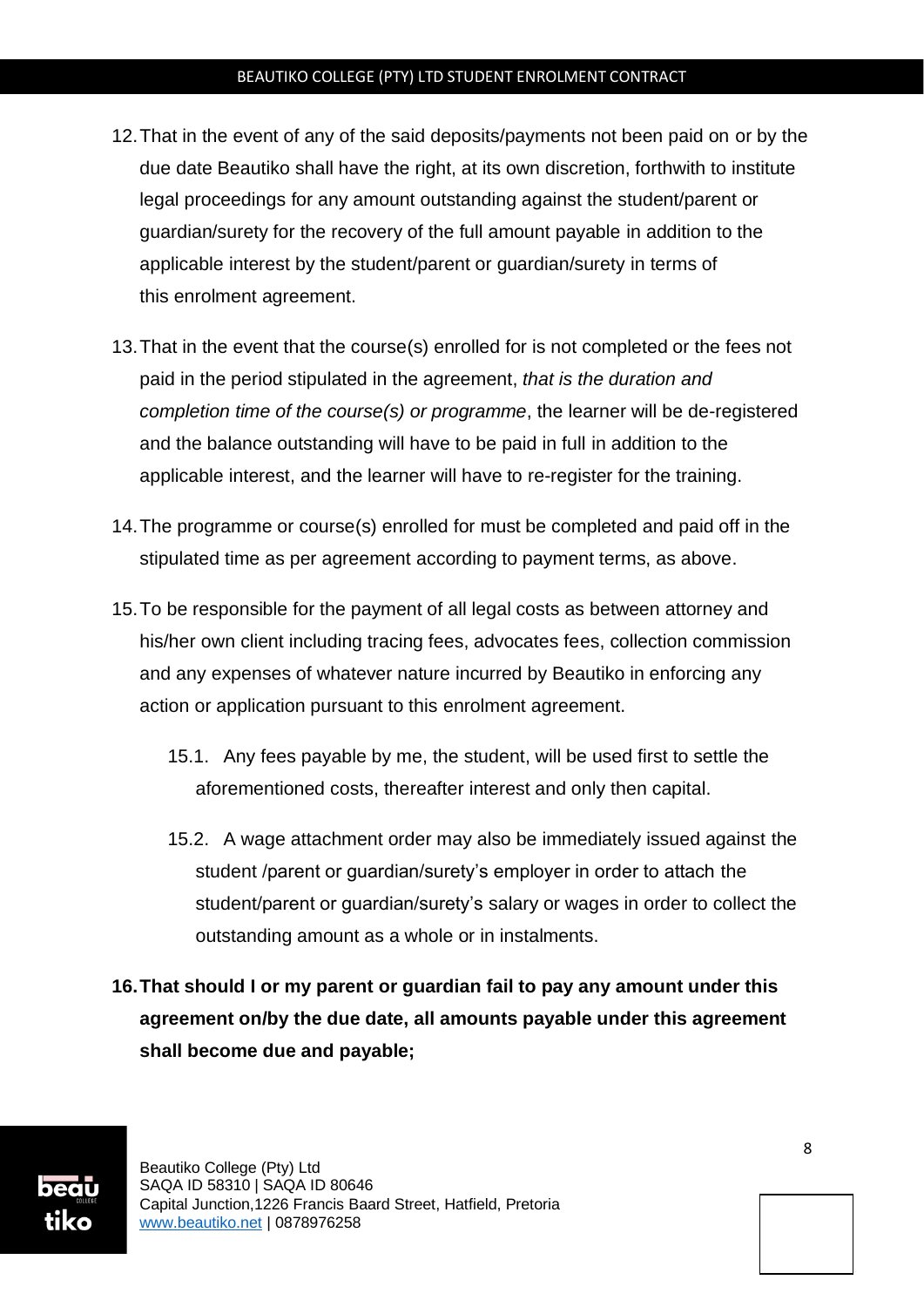- 17.That in the event of my withdrawing from the course(s) or cancelling my registration, no monies (course fees and kit) will be refunded to me and I or my parent or guardian/surety will remain liable for the total amount outstanding for either the kit or course fees or both.
- 18. That any fees paid upfront for the course(s) or programme enrolled for will not be refunded as the amount paid is part of the enrolment agreement against the course(s) enrolled and fees as registered for.
- 19.That in the event of my failing to pay any outstanding amount in terms of this agreement, my registration may be cancelled by Beautiko and I/parent or guardian/surety will still remain liable for the total amount outstanding for the du ration of the agreement or short course.
- 20.That in the event of my non-compliance of the rules and regulations of Beautiko in the Code of Conduct or failure to pay an amount due in terms of this agreement:
	- 20.1 My examination results may be held back;
	- 20.2 Access to lectures/practical's may be refused;
	- 20.3 Access to examinations (practical/ written) may be refused;
	- 20.4 Certificate (issuance) may be held back; and
	- 20.5 De-registration for the course(s)/ programme enrolled for.
- 21.To indemnify Beautiko from and against any and all claims, liabilities, damages and costs arising from or in consequence of any act or omission by Beautiko in regard to this agreement;
- 22.That I choose as my address (*domicile*) as mentioned in this enrolment form;
- 23.Pretoria shall be regarded as the place where this agreement has come into existence, regardless of where it was signed;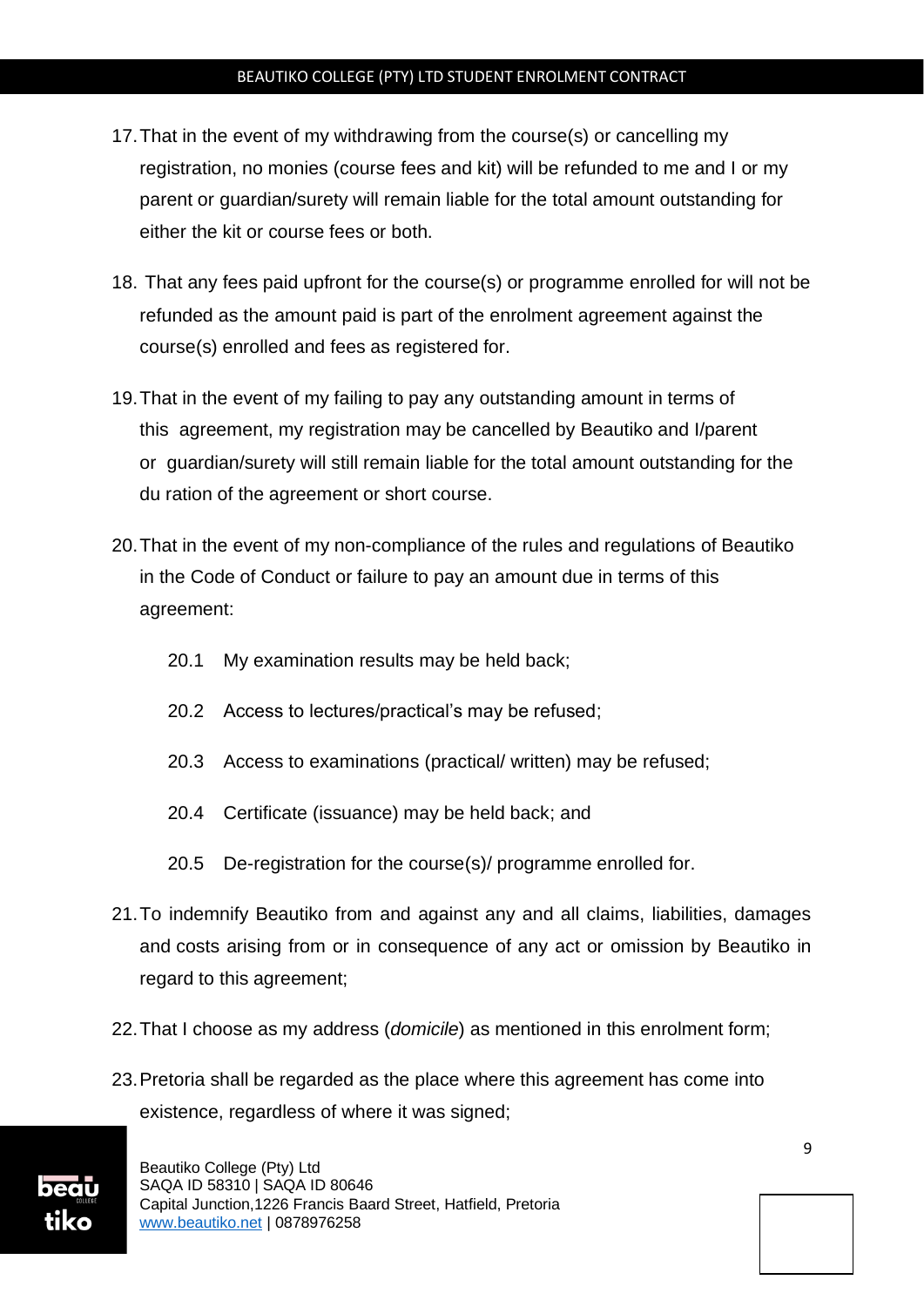- 24.That no indulgence, leniency or extension of a right, which either of the parties may have in terms of this agreement and which either party may grant or show to the other party, shall in any way prejudice the grantor or preclude the grantor from exercising any of the rights it has derived from this agreement, or be construed as a waiver by the grantor of that right:
- 25.No variation, relaxation, waiver of, addition to, deletion from or cancellation, whether consensual or not, of any of the terms of this agreement or that of the registration/enrolment form shall be of any force or effect unless reduced in writing and signed by myself and Beautiko;
- 26.The full amount payable by myself (student) will become due and payable immediately in the event of my insolvency or if I commit an act of insolvency;
- 27.**The Starter Course Kit (thereafter "***starter kit")* include notes, manuals, textbooks, materials, implements and products specific to training and course allocations in the discretion Beautiko.
	- 27.1 Starter Kit cost and contents are subject to change without any prior notification, and provision will be made by Beautiko to accommodate any late arrivals or kits outstanding.
	- 27.2 Some of the starter kit materials and products are school allocated and will *not* be individually supplied to learners.
	- 27.3 Uniforms are compulsory and a basic uniform must be purchased for part time/modular learners, if indicated.
	- 27.4 The starter kits are compulsory for each unit or module and are built into the course fees for part time or short learning programmes.
	- 27.5 For full time training programmes, the starter kits are an additional fee and, the kit fees should be paid in full on or before receipt of the products, materials and other contents as indicated above.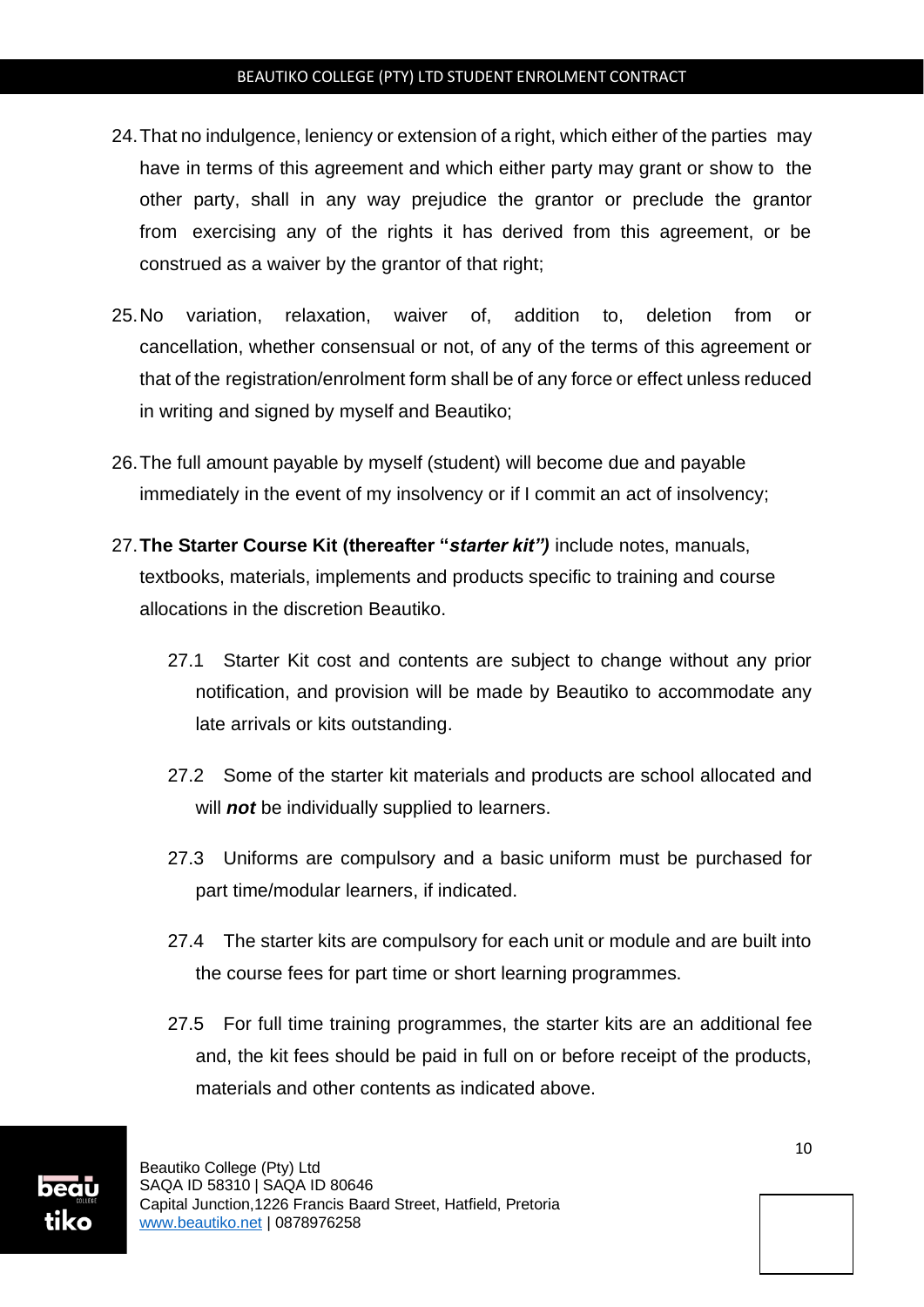- 27.6 This is a *"starter kit"* and the learner will be supplied with the necessary products, materials and consumables needed for the programme or course enrolled.
- 27.7 *No particular brand* of either cosmetics, make-up or any other product will be supplied by Beautiko, as suppliers change from time to time.
- 27.8 The starter kit is generic to the training that's applicable and suitable for training.
- 28.This declaration together with the enrolment/check list form and the declaration of Beautiko, constitute the whole agreement between Beautiko and myself and that I understand that the starter kit cannot be refunded.
- 29.That Beautiko College can only award the learner with a Certificate of competence if all the exit criteria has been met.
- 30.The international awarding bodies (ITEC/VTCT) will award the learner externally for the Award, Certificate or Diploma registered and paid for.
- 31.That QCTO/SAAHSP can only issue the qualification directly to the learner if all exit requirements are met and then the learner will be uploaded on the NRLD for credit accumulation or qualification obtained.
- 32. Beautiko can issue a Certificate of Competence for Services Seta unit standards obtained and Services Seta will certify learners for the qualification Certificate for Beauty and Nail technology 80646) if all requirements have been met.
- 33. Beautiko can only certify learners with a Certificate of Competence and the learners will be awarded either an Award, Certificate or Diploma through the awarding body; if so registered with; at an additional cost provided the learner has passed all the exit requirements.

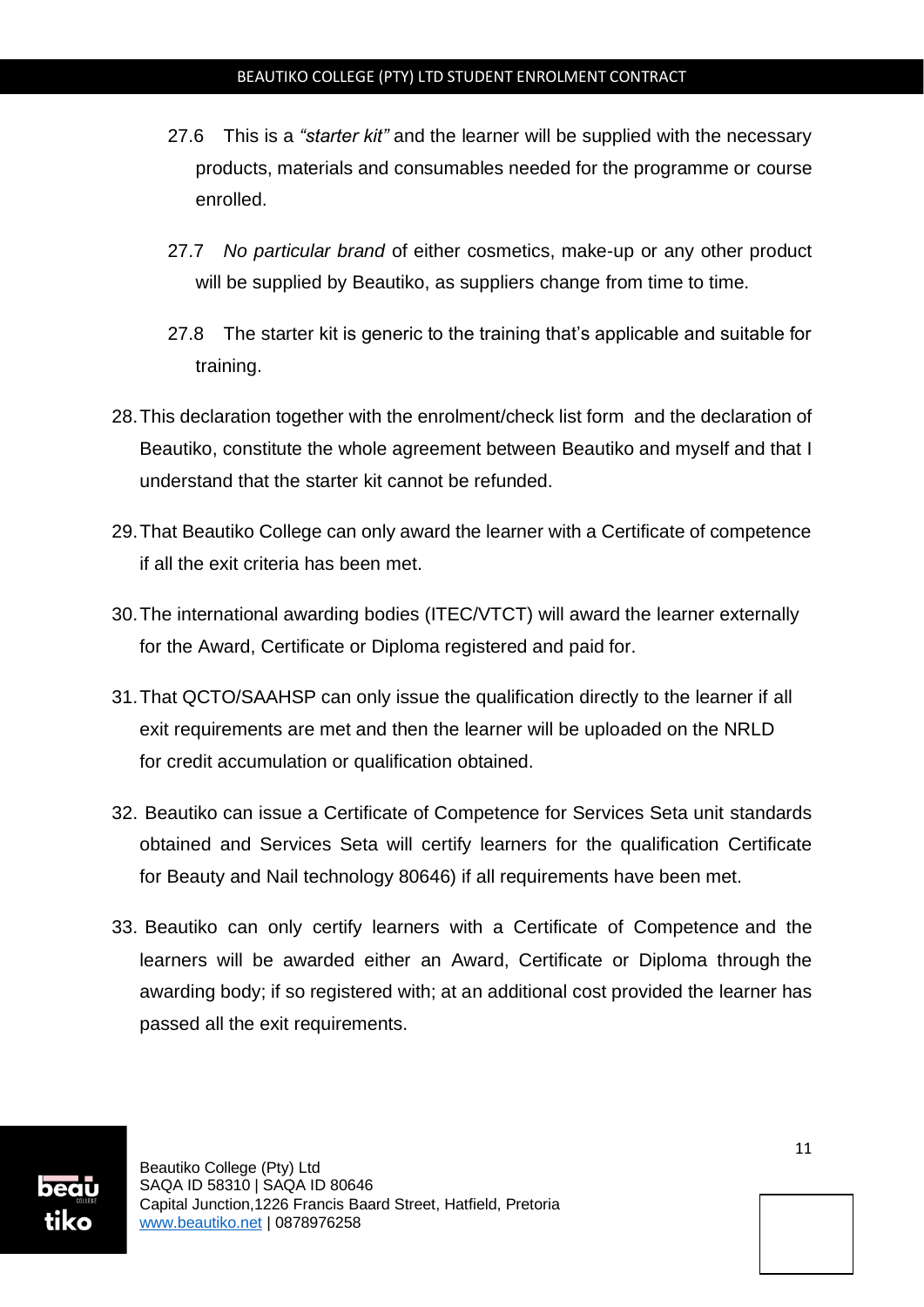**34.I understand the content of this agreement and also have been notified of the terms and conditions and attended an orientation meeting.**

| Signed at ________________________on the _________ day of ________________ 20_____. |                                |                                                                                                                                                          |  |
|-------------------------------------------------------------------------------------|--------------------------------|----------------------------------------------------------------------------------------------------------------------------------------------------------|--|
| <b>Signature of witnesses:</b>                                                      |                                |                                                                                                                                                          |  |
| $\overline{1}$                                                                      |                                |                                                                                                                                                          |  |
| <b>Signature of student:</b><br><u> 1989 - Johann John Stone, markin fizikar (</u>  |                                | <b>Print name and surname:</b><br><u> 1965 - Johann John Harry Harry Harry Harry Harry Harry Harry Harry Harry Harry Harry Harry Harry Harry Harry H</u> |  |
| <b>Signature of parent/guardian:</b>                                                | <b>Print name and surname:</b> |                                                                                                                                                          |  |
|                                                                                     |                                |                                                                                                                                                          |  |

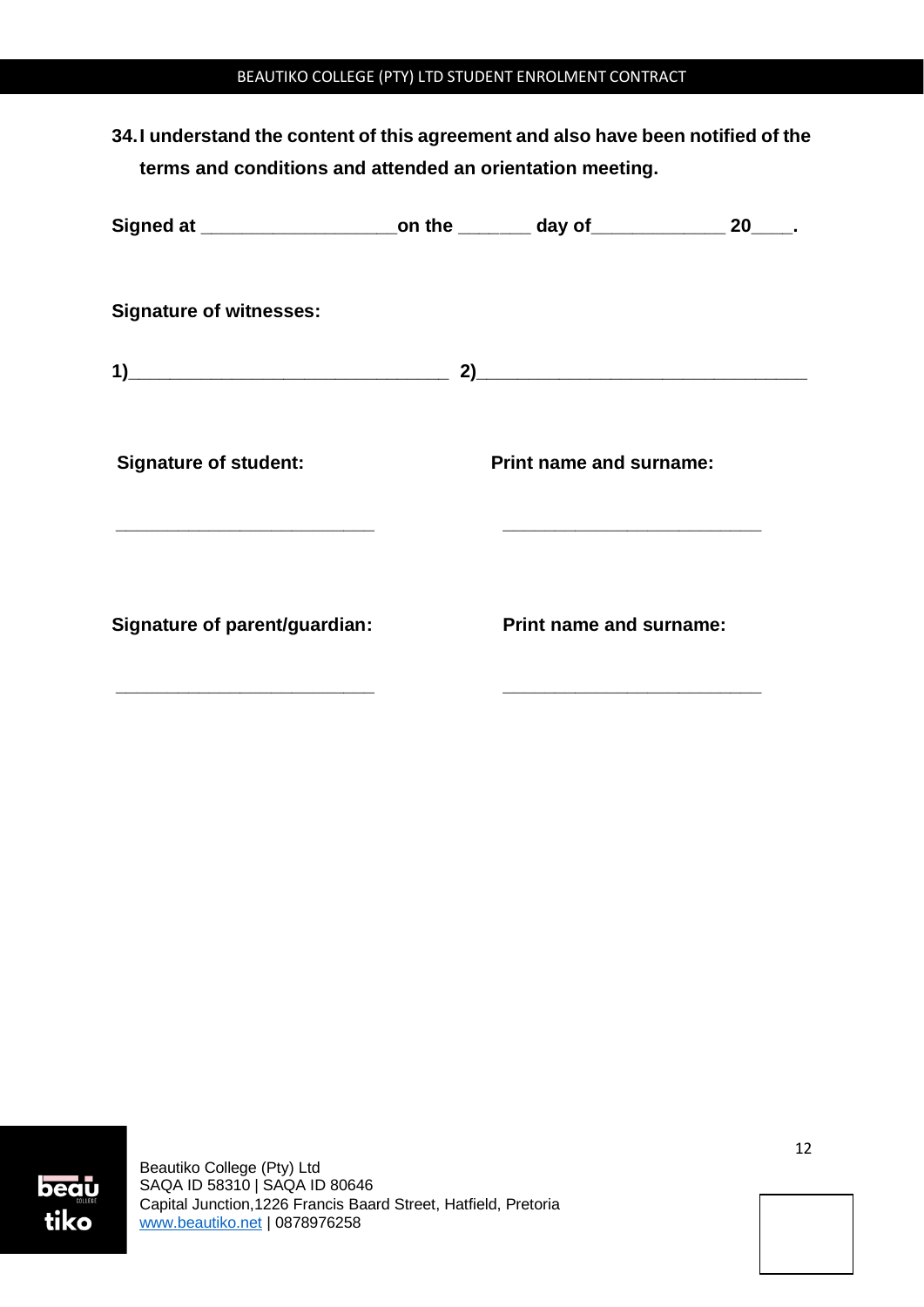\_\_\_\_\_\_\_\_\_\_\_\_\_\_\_\_\_\_\_\_\_\_\_\_\_\_\_\_\_\_\_\_\_\_\_\_\_\_\_\_\_\_\_\_\_\_\_\_\_\_\_\_\_\_\_\_\_\_\_\_\_\_\_\_\_\_\_

# **B. DECLARATION BY PARENT OR GUARDIAN**

I, (Full names & surname of parent or guardian)

declare:

- 1. That I have acquainted myself with the contents of, and consent to, the declaration by my minor child or ward in (*A)* above and that the particulars furnished by him/ her in the registration/enrolment form are true and correct with specific reference to the contents in regard to course(s) selection, cost thereof and payment terms;
- 2. That I consent in particular to my minor child/ward's undertaking throughout all his/her period of study to abide by Beautiko's regulations and rules as laid down in writing by or on behalf of Beautiko for observance by the students;
- 3. That I accept joint and several responsibility with my minor child/ ward for the payment of all fees/costs referred to in the registration/enrolment form above which may become due and payable to Beautiko and that I undertake to pay the said fees punctually according to the payment terms agreed upon;
- 4. That I, the parent/guardian undertake *not* to bring any claim of whatsoever kind against Beautiko College or the Director or any employee of Beautiko in any way whatever to hold Beautiko liable for any damage or loss whatever which I may incur or suffer personally or in property of mine and which directly or indirectly arises from my participation during my period of study at Beautiko in any activity of whatever kind;

4.1having to do with my minor child's studies and enrolment; or

4.2training; or

4.3recreations of whatever kind,

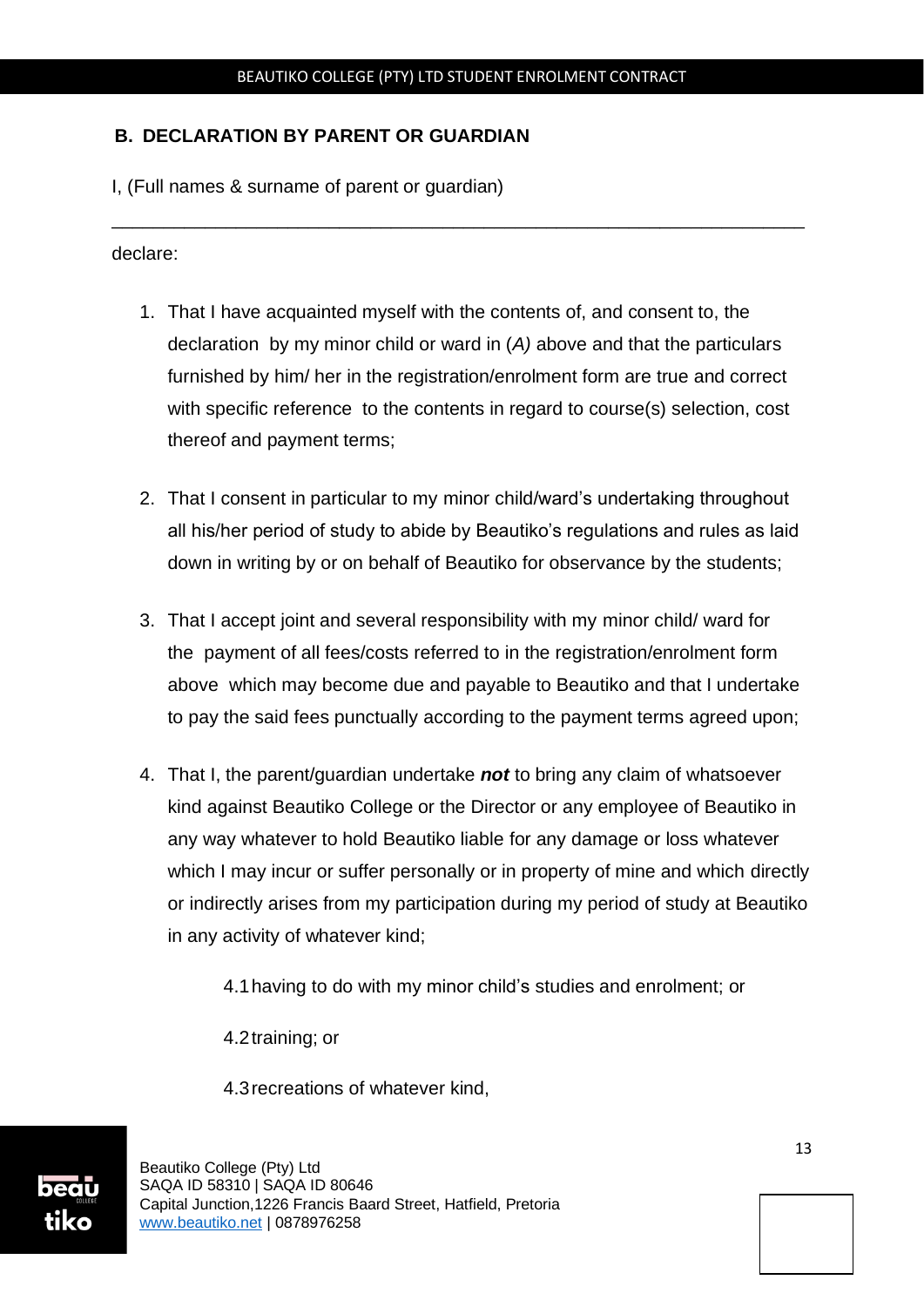however, such damage or loss may come about, and that I will participate in any such activity on my own responsibility and will accept of my own free will and the risk attaching thereto;

- 5. I accept all terms, conditions and contents of my minor child/ ward's declaration to be applicable *mutatis mutandis* on myself especially in regard to payments, interest and legal proceedings;
- 6. That I choose as my *domicilium citandi et executandi* my home address as mentioned in the registration/enrolment form;
- 7. Pretoria shall be regarded as the place where this agreement has come into existence regardless of where it was signed;
- 8. No variation, relaxation, waiver of, addition to, deletion from or cancellation, whether consensual or not, of any of the terms of this agreement or that of the registration/enrolment form shall be of any force or effect unless reduced in writing and signed by myself and Beautiko;
- **9. I understand that this declaration together with the declaration of my minor child as well as the registration/enrolment form and the declaration by Beautiko constitute the whole agreement between myself and Beautiko.**

|                                |    |                                                                                                                      | <b>20</b> |
|--------------------------------|----|----------------------------------------------------------------------------------------------------------------------|-----------|
| <b>Signature of witnesses:</b> |    |                                                                                                                      |           |
| 1)                             | 2) | <u> 1980 - Jan Samuel Barbara, martin da shekara tsara 1980 - Andrew Samuel Barbara, mashrida a shekara tsara 19</u> |           |
| Signature of parent/guardian:  |    | <b>Print name and surname:</b>                                                                                       |           |
|                                |    |                                                                                                                      |           |

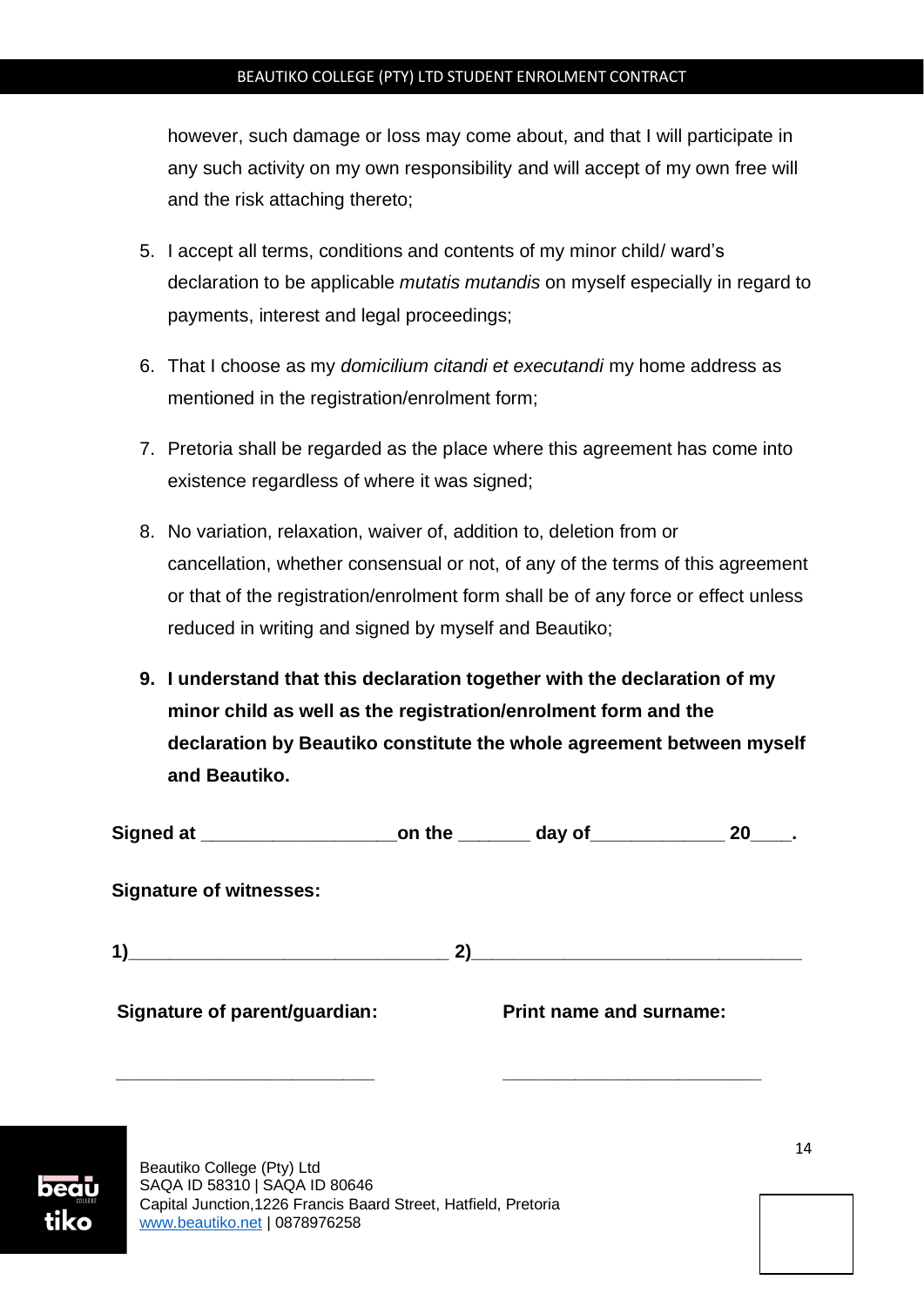# **C. DECLARATION BY SURETY**

I, (Full names & surname of surety) \_\_\_\_\_\_\_\_\_\_\_\_\_\_\_\_\_\_\_\_\_\_\_\_\_\_\_\_\_\_\_\_\_\_\_\_\_\_\_\_\_\_\_\_\_\_\_\_\_\_\_\_\_\_\_\_\_\_\_\_\_ declare:

- 1. That I have acquainted myself with the contents of the declaration by the student and/or parent or guardian in *(A) and (B)* above, and consent thereto, as well as the registration/enrolment form with specific reference to the contents in regard to course(s) selected and costs thereof and payment terms;
- 2. That I agree and undertake in favour of Beautiko to bind myself as surety *in solidum* jointly and severally with the student for the due fulfilment and performance by the student of all his/her obligations to Beautiko arising out of or pursuant to the declaration by the student in (*A*) above;
- 3. No variation, relaxation, waiver of, addition to, deletion from or cancellation, whether consensual or not, of any of the terms of this agreement or that of the registration/enrolment form shall be of any force or effect unless reduced in writing and signed by myself and Beautiko;
- 4. That the suretyship remains in force notwithstanding any interim or final performance of its obligations by the student or the death or other legal disability of myself (the surety) or student;
- 5. Pretoria shall be regarded as the place where this agreement has come into existence, regardless of where it was be signed;
- 6. That I choose as my *domicilium citandi et executandi* my home address as mentioned in the above registration/enrolment form;

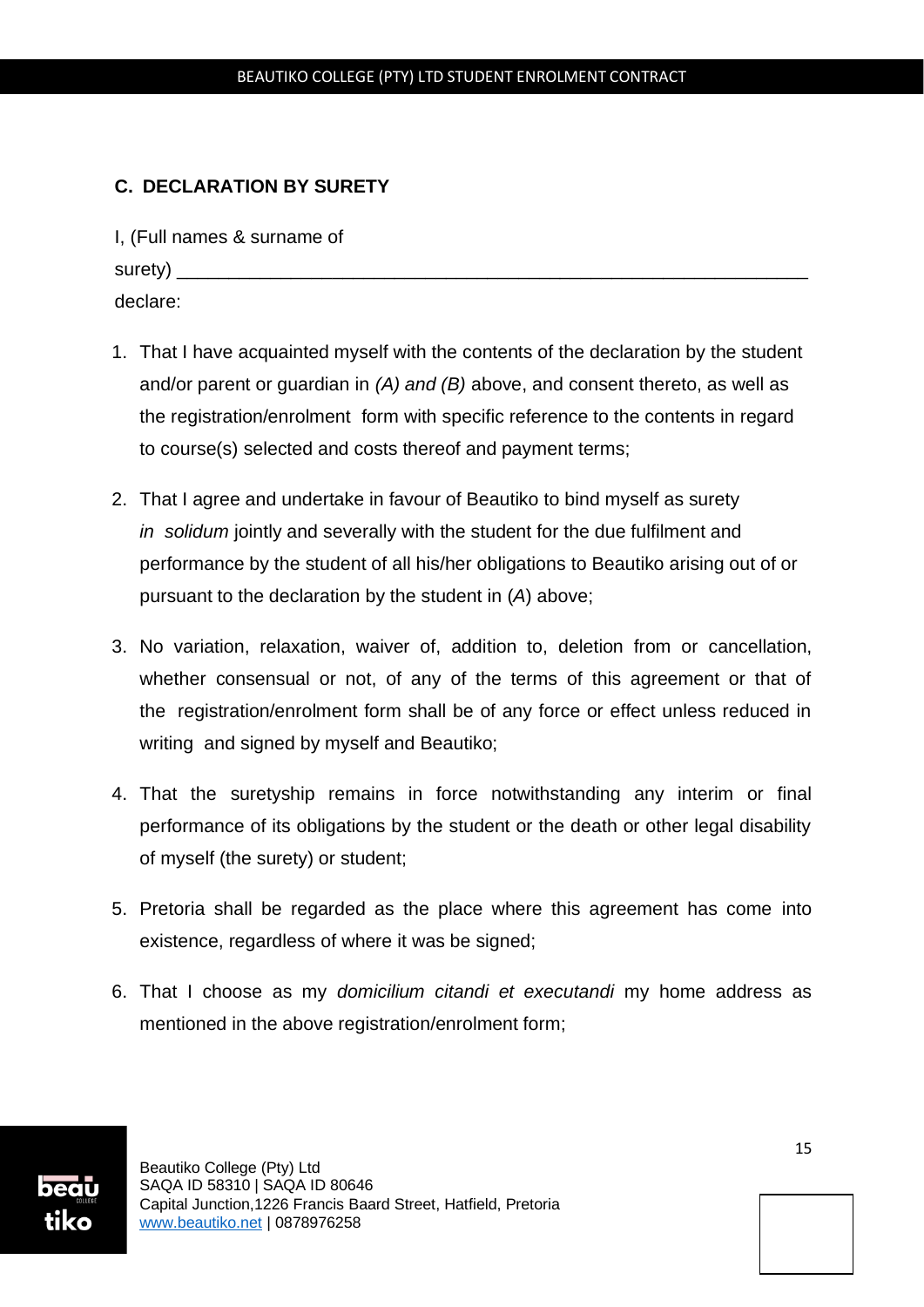**7. I understand that this declaration together with the declaration of the student and the registration/enrolment form and the declaration by Beautiko constitute the whole agreement between Beautiko and myself.** 

| Signed at ________________________on the ________ day of______________ |                                | 20 |
|------------------------------------------------------------------------|--------------------------------|----|
| <b>Signature of witnesses</b>                                          |                                |    |
|                                                                        |                                |    |
| <b>Signature of surety:</b>                                            | <b>Print name and surname:</b> |    |
|                                                                        |                                |    |